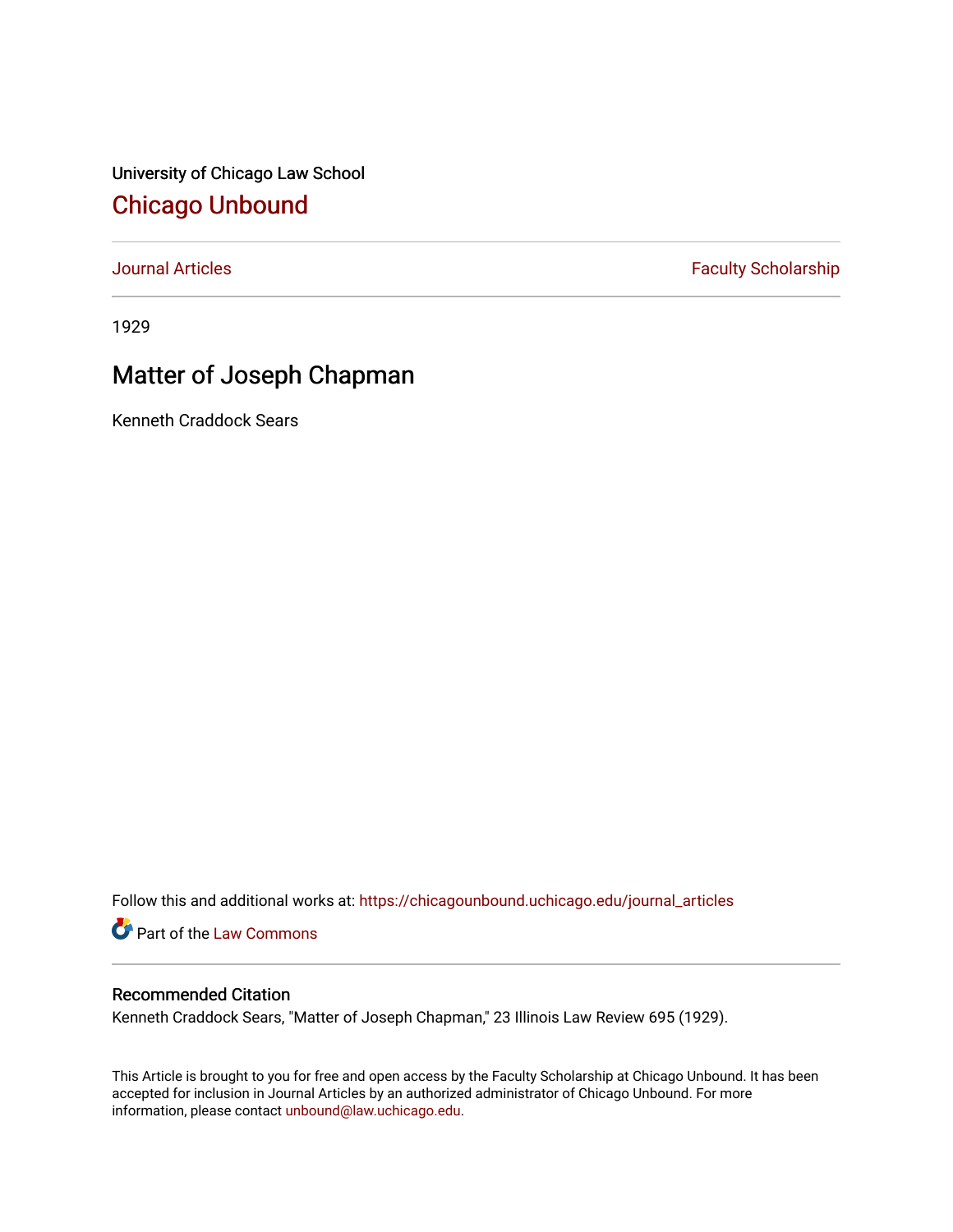#### MATTER OF JOSEPH CHAPMAN

In the stirring days of the late world war one Joseph Chapman pleaded guilty to a charge of murder in the criminal court of Cook County. For that day—May 1, 1918—the clerk's journal contains the following:

*"13666-People v. Joseph Chapman.*

"Parties and four jurors heretofore accepted and sworn present and on motion of each defendant and their counsel juror Harry T. Smith withdrawn, jury discharged, plea of not guilty (H. E.) withdrawn as to each defendant, plea of guilty entered to the indictment as to each, defendants warned, testimony heard, sentenced on plea to the penitentiary for the term of life as to each defendant."'

In due course, it may be assumed, Chapman was incarcerated in the Joliet Penitentiary. Years pass **by** until the 13th day of December, 1927, is at hand. On that day, Harry W. Chapman, brother of Joseph, filed in the Superior Court of Cook County, before Judge Charles A. Williams a petition for habeas corpus. He alleged that while brother Joseph pleaded guilty he failed to persist in his plea, at least that the record failed to show affirmatively that Joseph persisted. Wherefore it was concluded that the criminal court "was wholly without jurisdiction to accept" the plea of guilty "and without such jurisdiction the judgment under which said relator is held in custody is void."

On the 21st of December, 1927, Judge Williams decided that Joseph Chapman was unlawfully held in custody and he ordered his release. He agreed with the position stated in the petition for habeas corpus. Also he advanced the sentimental notion that since the time had passed for Chapman to review his case **by** writ of error, he should have relief **by** habeas corpus.<sup>2</sup>

A statute in Illinois provides as follows:

"In cases where the party pleads 'guilty' such plea shall not be entered until the court shall have fully explained to the accused the

2. For Judge Williams' point of view the writer is indebted to the brief on behalf of the People; and also to the verified petition for mandamus against Judge Williams. These statements are not denied in the brief filed or behalf of respondent Williams even though there is a complaint that the statements violated the rules of the game. See also the statement **by** Mr. Justice DeYoung in (1928) 330 **Ill.** 150, 161 **N. E.** 312.

<sup>1.</sup> This is taken from a petition for habeas corpus as shown **by** the records of the Superior Court of Cook County. This record was printed in a brief submitted on behalf of the People of Illinois to support a petition for mandamus against Judge Charles **A.** Williams. The writer has been informed that the letters "H. E." stand for the phrase "heretofore entered." He has also been informed that Martin Clark was the other defendant. After about three years in the penitentiary, he escaped and he is still at large.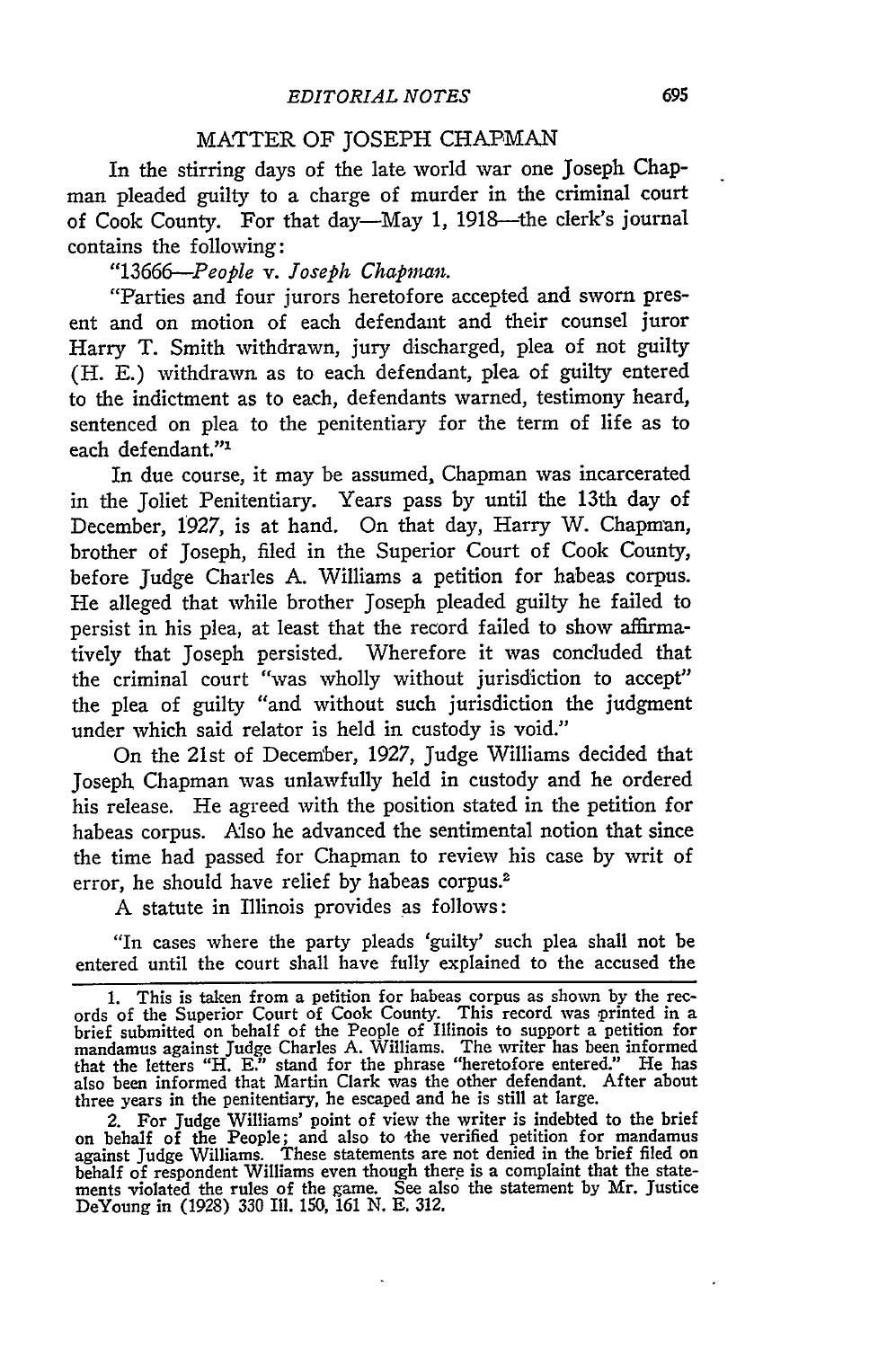consequences of entering such plea; after which, if the party persist in pleading 'guilty,' such plea shall be received and recorded, and the court shall proceed to render judgment and execution thereon, as if he had been found guilty **by** a jury. In all cases where the court possesses any discretion as to the extent of the punishment, it shall be the duty of the court to examine witnesses as to the aggravation and mitigation of the offense."<sup>3</sup>

It seems to **be.** clear that Judge Williams in his decision was justified **by** no precedent which fairly can be said to be in point. At any rate the unanimous decision of the Supreme Court of Illinois wasted few, if any, words before it ordered him to expunge his void order.4 The statute has been before the appellate courts in Illinois a number of times. So far as has been discovered, objections to judgments rendered under this statute have been presented **by** means of a writ of error. Furthermore there have been utterances of the Supreme Court of Illinois which should have made judge Williams cautious about interfering with a judgment of a court of "concurrent" jurisdiction rather than bold to make free a self-confessed murderer.<sup>5</sup>

Making allowance for temporary absences and vacancies there are twenty circuit judges and twenty-eight superior judges in Cook County. No emphasis need be placed upon the fact that judges from other counties are brought to Cook County from time to time. They tend to equalize the local judges used in the trial of criminal cases. It is an undesirable system that will permit one of these judges to grant a habeas corpus writ in favor of a person held **by** virtue of a judgment rendered in the criminal court of Cook County. However, this seems to be possible under the habeas corpus law. Apparently there is nothing to prevent a person seeking a writ from privately interviewing judges until he finds a favorable one. Then he can be chosen as the one before whom the application will be filed and presented in a formal way. In the criminal court there is a rule of court which requires all applications for writs of habeas corpus, to be passed upon **by** a judge of that court, to be **filed** with the chief justice of the criminal court. He then assigns them in rotation to judges in the criminal court. **(All** of this seems to show that Cook County, at least, needs court-made rather than legislative rules of procedure. More important, possibly, is the need for a **re-**

*4. People v. Williams* **(1928) 330** Ill. **150, 161 N. E. 312.**

**<sup>3.</sup>** Sec. 4, div. **13** of Crim. Code; *Cahill* "Statutes" **(1927) p. 952;** *Smith* "Statutes" **(1927) p. 1019.**

*<sup>5.</sup> People v. Murphy* (1904) 212 Ill. 584, **589;** *People v. Superior Court* **(1908)** 234 Ill. 186, 204.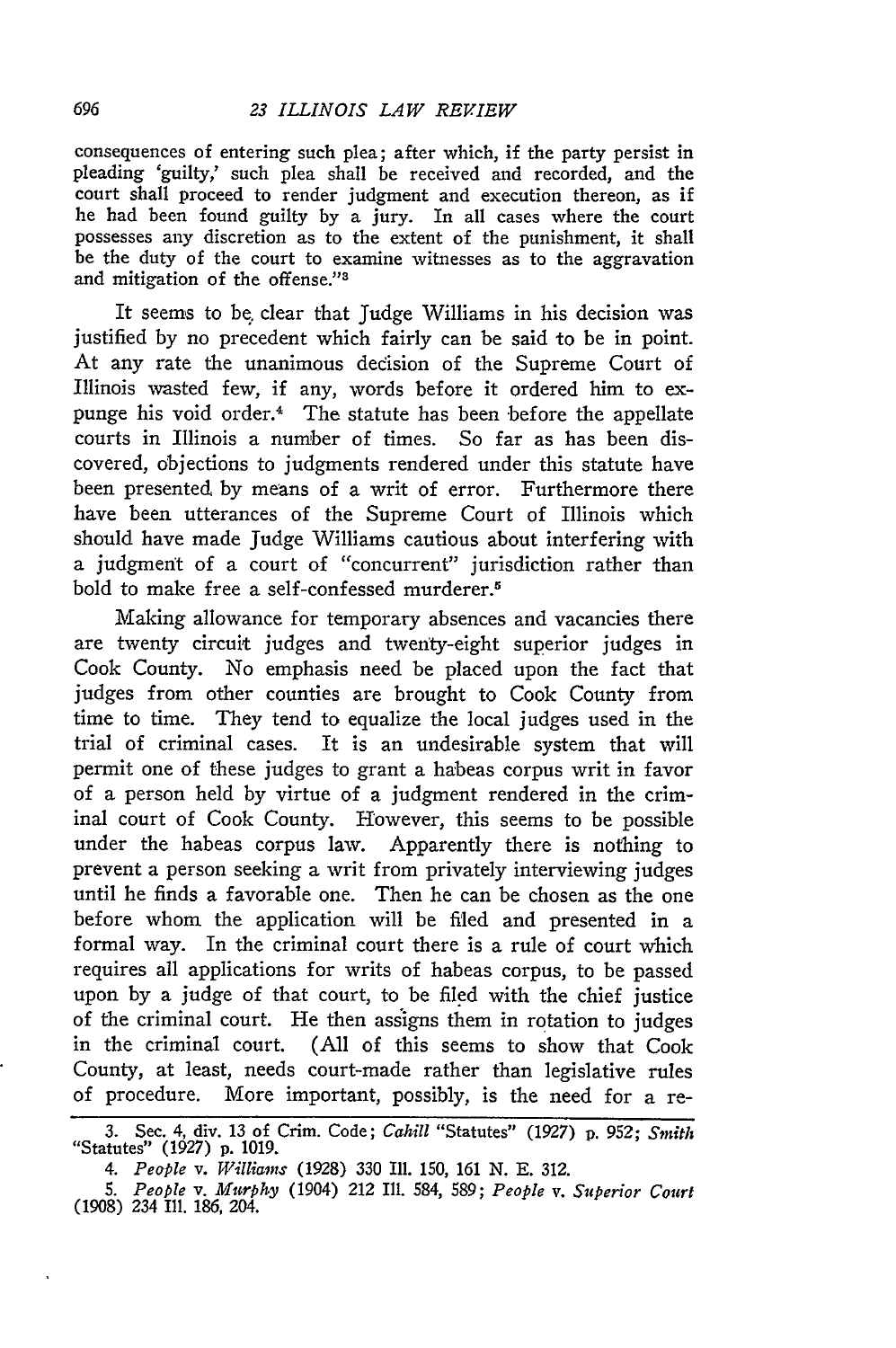#### *EDITORIAL NOTES*

organization of the courts which will provide a system which has a chief justice with power to organize a modern system of courts, with appointive instead of elective clerks, and with responsibility upon the chief justice to make the system work. But American judges, as a rule, are highly individualistic and a subordination of the individual to an efficient system is likely to come about slowly and painfully.)

It is fascinating to speculate on the sort of a judicial mind that without precedent and against the customary way of handling the matter would turn loose upon society a murderer **by** his own confession upon what Kipling perhaps would call a "filthy" technicality. It seems to be the sort of action that one hardly could imagine in England or Canada today. Yet it is feared that in the United States too many judges would delight in such action and with a heave of the chest would think that they were true followers of all the noble documents of freedom from Magna Charta down to date. There is something wrong with the mental training of many lawyers. We confuse that which is merely clever with true wisdom. Not infrequently we exalt lawyers who have a devilish ingenuity for thwarting the social consequences of our law. It is only necessary to recall that Mr. Chief Justice Taft once delivered himself upon the disgraceful way in which the criminal law is administered in this country and that Mr. Justice Clarke once wrote in warning that lawyers were in danger of becoming a group of casuists.

It will be recalled that Judge Williams added sentiment to his logic. He fortified his action **by** stating that Chapman was too late for a writ of error and that this was an additional reason for granting habeas corpus. To this there seem to be two answers as stated in the People's brief. In the first place, even if the matter were controlled **by** the practice act Chapman had three years in which to prosecute his writ of error. Three years should be enough for any man and under the circumstances the sentiment expressed **by** Judge Williams becomes mawkish. In the second place, the Supreme Court of Illinois in 1921 held' that the three year limitation in the practice act did not apply to criminal trials. In that decision the court approved a writ of error sued out more than five years after the plaintiff in error had been sentenced. The only suggested limitation on a writ of error in a criminal trial was the common law limitation of twenty years.

*<sup>6.</sup> People v. Murphy* (1921) *296* **IIl. 532.**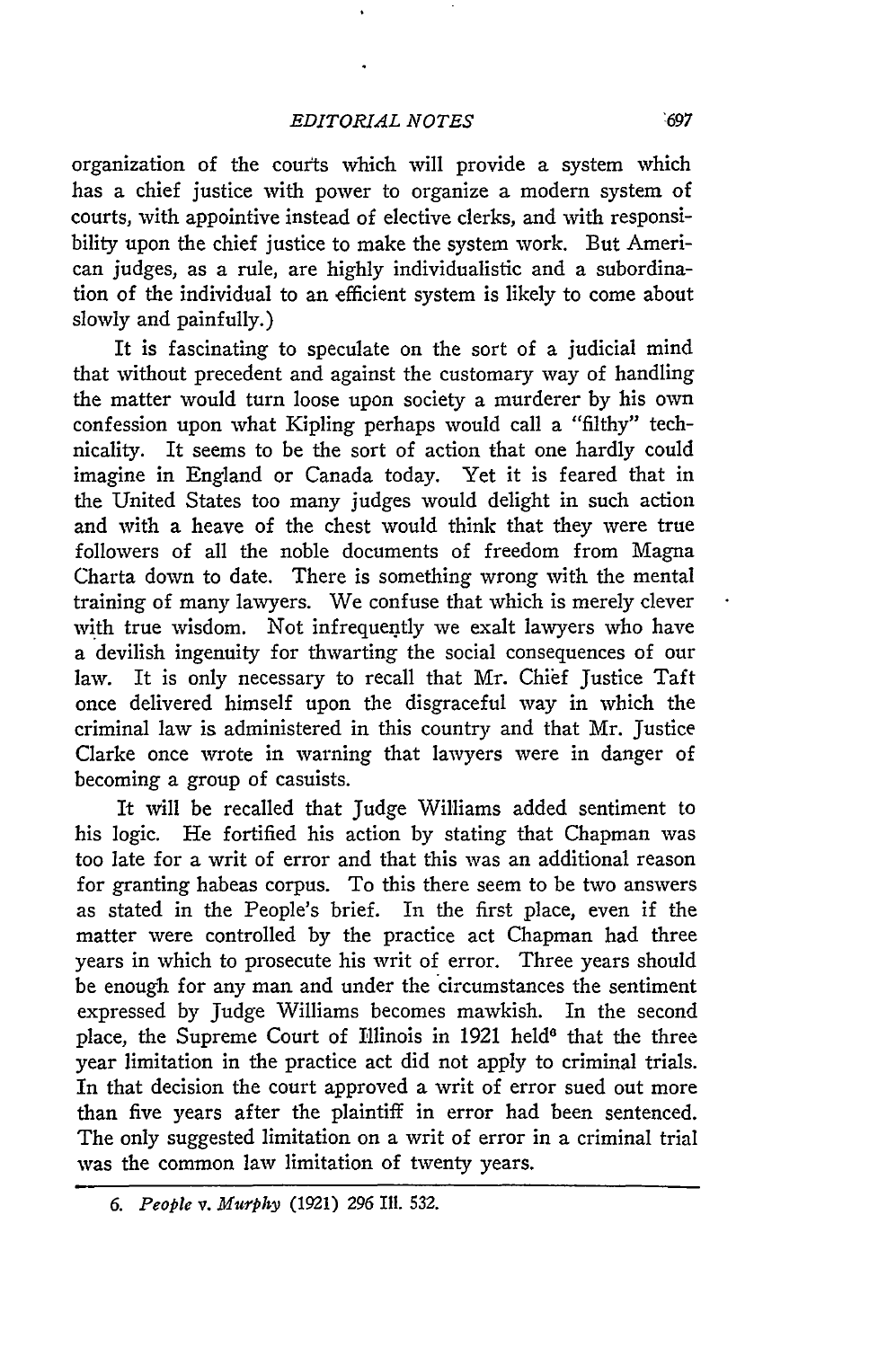#### *23 ILLINOIS LAW REVIEW*

Therein lies another sad aspect of the *Chapman* case. Recently, according to newspaper items, Chapman has been captured under circumstances indicating that he is a truly desperate character, and he has been returned to the penitentiary in Joliet. Apparently, under the decision above specified there will be. nothing to prevent Joseph from applying for a writ of error at any time before May 1, 1938. If he does, it seems likely that the judgment against him will be reversed and his cause remanded. The appellate courts in this state have been strict in exacting compliance with the statute above set forth.<sup>7</sup> This prospect makes the situation somewhat ridiculous. What possible reason is there to permit a convicted person to sue out a writ of error at any time within twenty years? Three months should be sufficient. At least one's general reading has brought forth the belief that in England as a rule there is a *final disposition* of criminal appeals within that time. What is done there is possible here. It is submitted that criminal procedure in Illinois needs to be renovated

*7. Krolage v. People* (1906) 224 Ill. 457; *People v. Fulimon* (1923) 308 Ill. 235; *People v. Petrie* (1920) 294 Ill. 366; *People v. Benner* (1922) 224 Ill. App. **515;** *People v. Glick* (1916) 200 Ill. App. 46; cf. *People v. Pennington* (1915) 267 Ill. 45; *People v. Ellsworth* (1913) 261 Ill. 275; *People v. Conrad* (1921) 299 Ill. 473; *People v. Harney* (1916) 276 Ill. 236; *People v. Siracusa* (1916) 275 Ill. 457; *Marx v. People* (1903) 204 Ill. 248.

It should be noticed that according to the record Chapman was merely "warned." There is no recitation that the court "fully explained to the accused the consequences of entering such plea," to use the language of the Illinois statute. Then, to repeat, the record does not show that Chapman persisted in pleading guilty after being warned.

What would happen if Chapman should bring these defects before the Supreme Court on a writ of error, and if that court should determine that the writ was properly sued out? The practice as set forth in the above cases has been to reverse the judgment and remand the cause for further action not inconsistent with the opinion. Where would this leave the People? Apparently Chapman would be in a position to ask leave to withdraw his plea of guilty with a view to requesting a jury trial. While this request has been said to be a matter for the discretion of the judge hearing the motion still it is fairly clear that the Supreme Court favors such a request unless the circumstances are unusual. See *Gardner v. People* (1883) **106** Ill. 76; *Krolage v. People* (1906) 224 Ill. 456; *People v. Walker* (1911) 250 Ill. 427. In this connection, in *People v. Kolb* (1925) 238 Ill. App. 173, the court reversed and remanded'the judgment with directions to set aside the plea of guilty and then specified that the plaintiff in error might move to quash the information if he so desired.

If Chapman should ever obtain a jury trial through this process it is not necessary to do more than mention the disadvantage to the People with refer. ence to lost witnesses, lapsed memories, and sympathy.